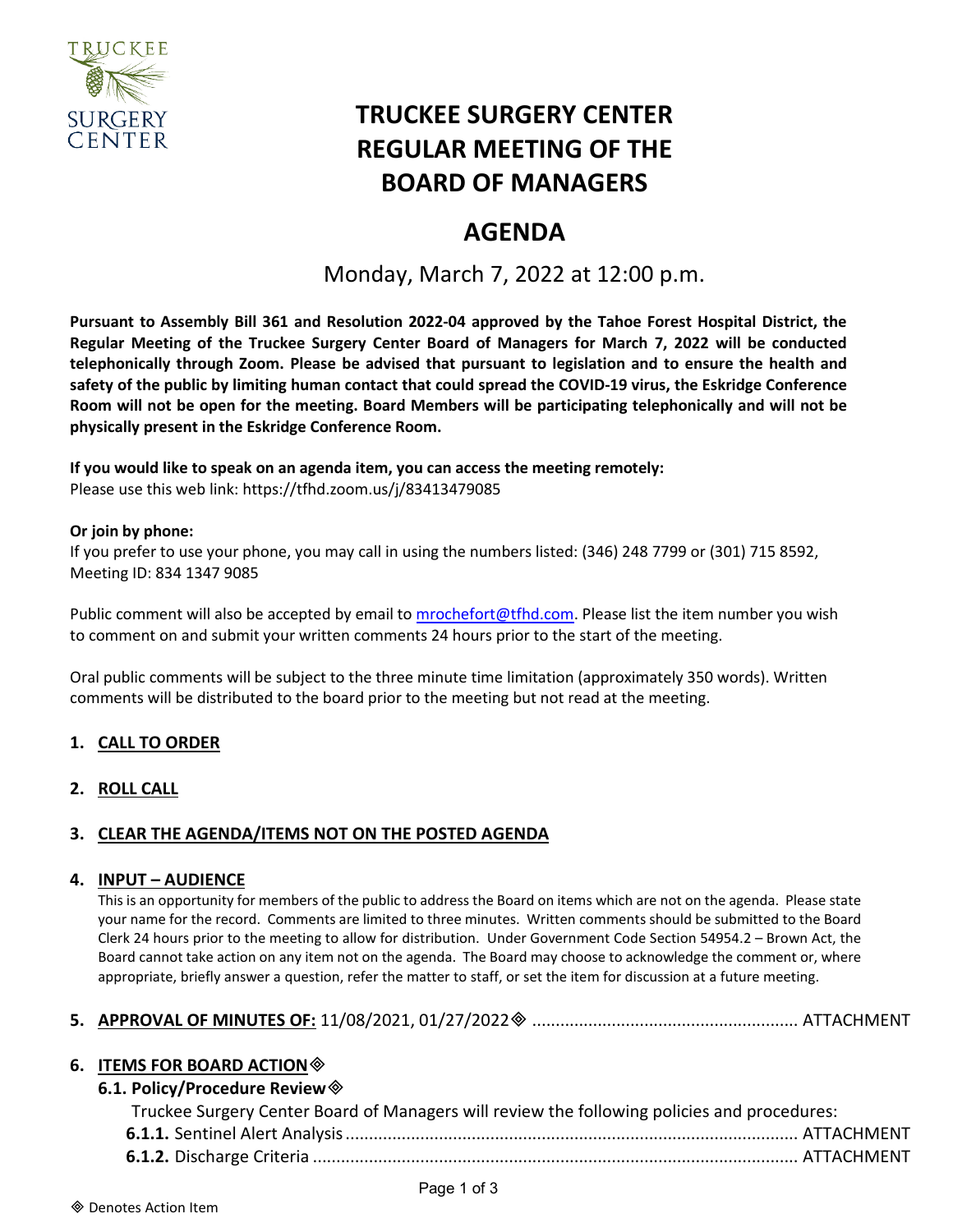| 6.2. Bank Account Signers $\otimes$                                                                |  |
|----------------------------------------------------------------------------------------------------|--|
| Truckee Surgery Center Board of Managers will update the list of those authorized to access the    |  |
| checking account.                                                                                  |  |
|                                                                                                    |  |
| 7. ITEMS FOR BOARD DISCUSSION                                                                      |  |
| 7.1. Financial Reports                                                                             |  |
| Truckee Surgery Center Board of Managers will review the following financial reports:              |  |
|                                                                                                    |  |
|                                                                                                    |  |
|                                                                                                    |  |
|                                                                                                    |  |
| Truckee Surgery Center Board of Managers will conduct a semi-annual review of contracted services. |  |
| 7.3. Fire and Disaster Drill Update                                                                |  |
| Truckee Surgery Center Board of Managers will receive an update on recent fire and disaster        |  |
| drills.                                                                                            |  |
| 7.4. Facility/Equipment Update                                                                     |  |
| Truckee Surgery Center Board of Managers will receive an update on facility and equipment          |  |
| needs.                                                                                             |  |
| 7.5. Staffing Update                                                                               |  |
| Truckee Surgery Center Board of Managers will receive an update on staffing.                       |  |
|                                                                                                    |  |
| 8. CLOSED SESSION                                                                                  |  |
| 8.1. Approval of Closed Session Minutes $\otimes$                                                  |  |
| 11/08/2021                                                                                         |  |
| 8.2. Hearing (Health & Safety Code § 32155) $\otimes$                                              |  |
| Subject Matter: Fourth Quarter 2021 Infection Control Data Summary                                 |  |
| Number of items: Four (4)                                                                          |  |
| 8.3. Hearing (Health & Safety Code § 32155) $\otimes$                                              |  |
| Subject Matter: Fourth Quarter 2021 Quality Assurance Performance Improvement Data                 |  |
| Number of items: Five (5)                                                                          |  |
| 8.4. Hearing (Health & Safety Code § 32155) $\otimes$                                              |  |
| Subject Matter: 2021 Quality Assurance/Performance Improvement Project Study Report                |  |
| Number of items: One (1)                                                                           |  |
| 8.5. Hearing (Health & Safety Code § 32155) $\otimes$                                              |  |
| Subject Matter: 2021 Quality Improvement Annual Evaluation                                         |  |
| Number of items: One (1)                                                                           |  |
| 8.6. Hearing (Health & Safety Code § 32155) $\otimes$                                              |  |
| Subject Matter: Fourth Quarter 2021 Ambulatory Surgery Center Association (ASCA) Clinical          |  |
| <b>Benchmarking Survey</b>                                                                         |  |
| Number of items: One (1)                                                                           |  |
| 8.7. Hearing (Health & Safety Code § 32155)                                                        |  |
| Subject Matter: 2021 Annual Report                                                                 |  |
| Number of items: One (1)                                                                           |  |
|                                                                                                    |  |